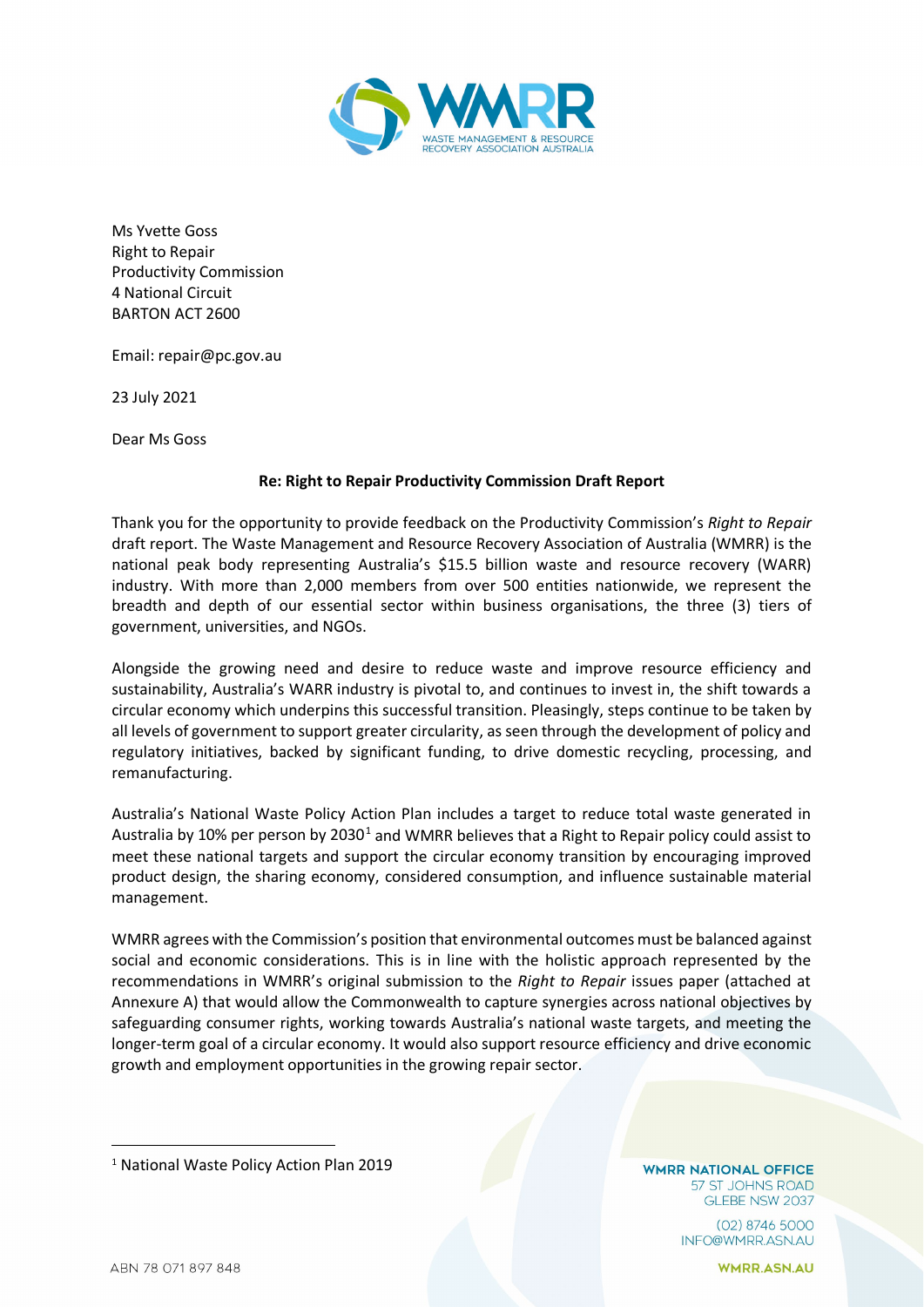

Broadly, these synergies and opportunities can be captured in part through the legislative proposals that WMRR had previously proposed, which are relatively light-touch and aim to foster extended producer responsibility (EPR) primarily through economic incentives rather than prescriptive regulations. These are reiterated below. Their introduction is proposed to be within the product stewardship scope of the *Recycling and Waste Reduction Bill 2020*, specifically to:

- Require manufacturers to provide spare parts and repair manuals for a minimum legislated timeframe (including the warranty period).
- Introduce economic incentives to encourage innovative design for waste avoidance and minimisation, including repairability through:
	- o a manufacturing grants program; and
	- o tax incentives.
- Drive the development of standards and certification systems for reused, repaired and remanufactured goods to build consumer confidence and promote sustainable design.

WMRR's full submission can be found below. Please do not hesitate to get in touch with the undersigned if you would like to further discuss WMRR's submission.

Yours sincerely

Gayle Sloan **Chief Executive Officer** Waste Management and Resource Recovery Association of Australia

#### **WMRR NATIONAL OFFICE** 57 ST JOHNS ROAD GLEBE NSW 2037

 $(02)$  8746 5000 INFO@WMRR.ASN.AU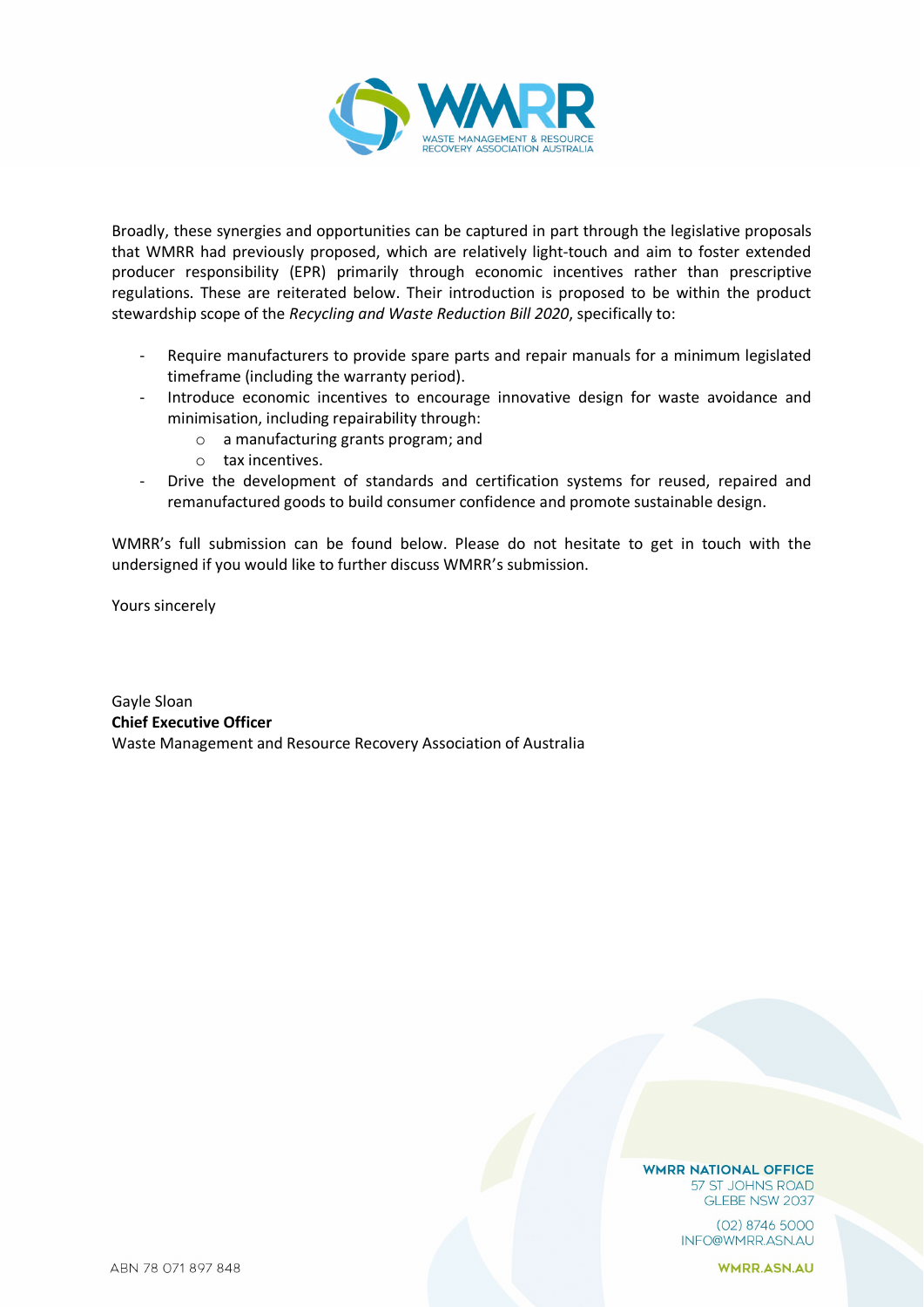

### **SUBMISSION**

| <b>Request for information</b>                 | <b>WMRR's response</b>                                                                                                                                                                                                                                                                                                                                                                                                                                                                                                                                                                                                                                                                                                                                                                                                                                                                                                                                                                                                                                                                                                                    |
|------------------------------------------------|-------------------------------------------------------------------------------------------------------------------------------------------------------------------------------------------------------------------------------------------------------------------------------------------------------------------------------------------------------------------------------------------------------------------------------------------------------------------------------------------------------------------------------------------------------------------------------------------------------------------------------------------------------------------------------------------------------------------------------------------------------------------------------------------------------------------------------------------------------------------------------------------------------------------------------------------------------------------------------------------------------------------------------------------------------------------------------------------------------------------------------------------|
| 2 The Australian<br>repair<br>sector (general) | Product durability and repairability are key to increasing a product's<br>lifespan<br>influencing<br>end-of-life<br>and<br>management.<br><b>These</b><br>characteristics are pivotal in driving circularity and are aligned to the<br>adopted waste management hierarchy where reuse and repair are<br>higher order activities. Thus, WMRR believes that product design is<br>an area that requires significant reform.                                                                                                                                                                                                                                                                                                                                                                                                                                                                                                                                                                                                                                                                                                                  |
|                                                | WMRR acknowledges the Productivity Commission's efforts in<br>seeking to uncover and remedy barriers to consumers' ability to<br>repair and agrees that a broad range of policies are involved when<br>enabling the right to repair, for which there is also no universal<br>definition. What is significant and required is a robust Right to Repair<br>legislative framework, one that is aligned to the appropriate and<br>relevant policies, (e.g., consumer law, labelling standards,<br>intellectual property, etc.) and integrated in a systems-based WARR<br>approach. Legislation can solve numerous sustainable material use<br>issues by requiring manufacturers to improve product design to not<br>only improve sustainable consumption, increase a product's lifespan<br>though improved durability as well as providing pathways for repair<br>and refurbish, but at end-of-life, improve both the recyclability and<br>uptake of recycled material in remanufacturing. Decisions made at<br>the product design stage hold the greatest influence over what<br>happens during the use and end-of-life phases of a product. |
|                                                | WMRR acknowledges the work the Commission has undertaken in<br>exploring the legislative options and reforms overseas as the lessons<br>in countries such as Europe and US, where there has been greater<br>traction in this area, have the potential to positively inform the<br>Australian framework, particularly when one recognises that we<br>work in a global economy with global companies operating in<br>multiple markets, many of which are already subject to regulatory<br>frameworks on this issues.                                                                                                                                                                                                                                                                                                                                                                                                                                                                                                                                                                                                                        |
|                                                | That said, WMRR continues to advocate that the practical and logical<br>next step would be to embed Right to Repair regulation within the<br>existing legislative framework for product stewardship and Extended<br>Producer Responsibility (EPR) provided by the Recycling and Waste<br>Reduction Bill 2020. As noted in our submission in February 2021,<br>Right to Repair should be part of a strengthened EPR scheme and can<br>play a complementary role to the Commonwealth's product<br>stewardship framework.                                                                                                                                                                                                                                                                                                                                                                                                                                                                                                                                                                                                                    |

WMRR NATIONAL OFFICE 57 ST JOHNS ROAD<br>GLEBE NSW 2037

> $(02)$  8746 5000 INFO@WMRR.ASN.AU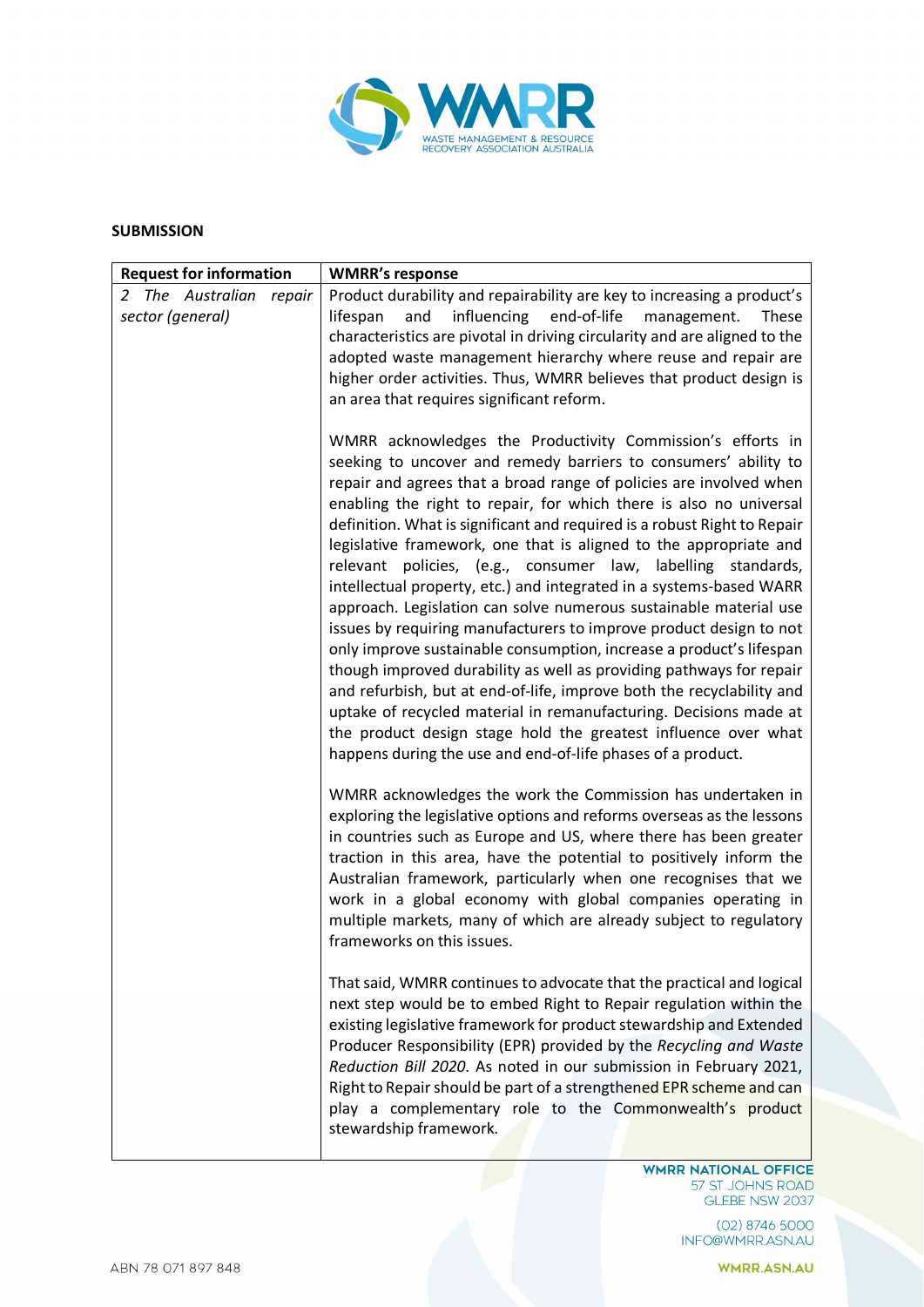

WMRR strongly believes that at present, Australia's product stewardship framework does not go far enough; while voluntary and co-regulatory schemes are well-intended, what is currently lacking are mandatory schemes that will mandate obligations on generators to manage end-of-life, including the costs of managing materials at this stage. While WMRR is under no illusion that at least a portion of these costs will be passed to the consumer, the key is to be transparent in how and why they are factored into the purchase cost. In a successful mandatory EPR scheme, where producers have genuine responsibility for the full lifecycle of their products, mediumto long-term planning will then come into play in managing these costs, for example, by designing for disaggregation and reuse of a producer's own parts to create a demand for recycled products and reducing reliance on virgin materials.

WMRR notes that product stewardship schemes are a solution for when we are not efficiently and effectively managing a product at end-of-life as best as we could, and we don't have a home for it. WMRR points to the European Ecodesign initiative as a potential long-term solution for a host of materials as this not only removes the need to manage the full cost at end-of-life, but it also has other far-reaching benefits such as increased product durability and reduced reliance on virgin materials(the end goal must be longer life as opposed to repair). This program establishes a framework that sets mandatory ecological requirements for all products sold in the EU. The aim of this initiative is to ensure that manufacturers will, at the design stage, be obliged to reduce energy consumption and other negative environmental impacts of products (noting that 70% of carbon emissions are related to material management), while enforcing considerations such as recyclability, polluting emissions, waste, and water use.

Building local industries and job creation are other economic benefits that should be considered (not just cost, which as noted above, can be managed). WMRR highlights the Commission's findings that the repair sector is growing, including some 57,000 businesses employing 203,300 Australians in 2018. This sector should be supported, particularly as Australia embarks on its post-COVID recovery, and further jobs as well as up/re-skilling opportunities could be created for everyday Australians by legislating to support a more holistic Right to Repair.

WMRR notes the challenges of rising cost of labour and spare parts as a deterrent to repair, particularly as prices of new electronics continue to fall while consumers opt to purchase ever-changing (and

**WMRR NATIONAL OFFICE** 57 ST JOHNS ROAD GLEBE NSW 2037

> $(02)$  8746 5000 INFO@WMRR.ASN.AU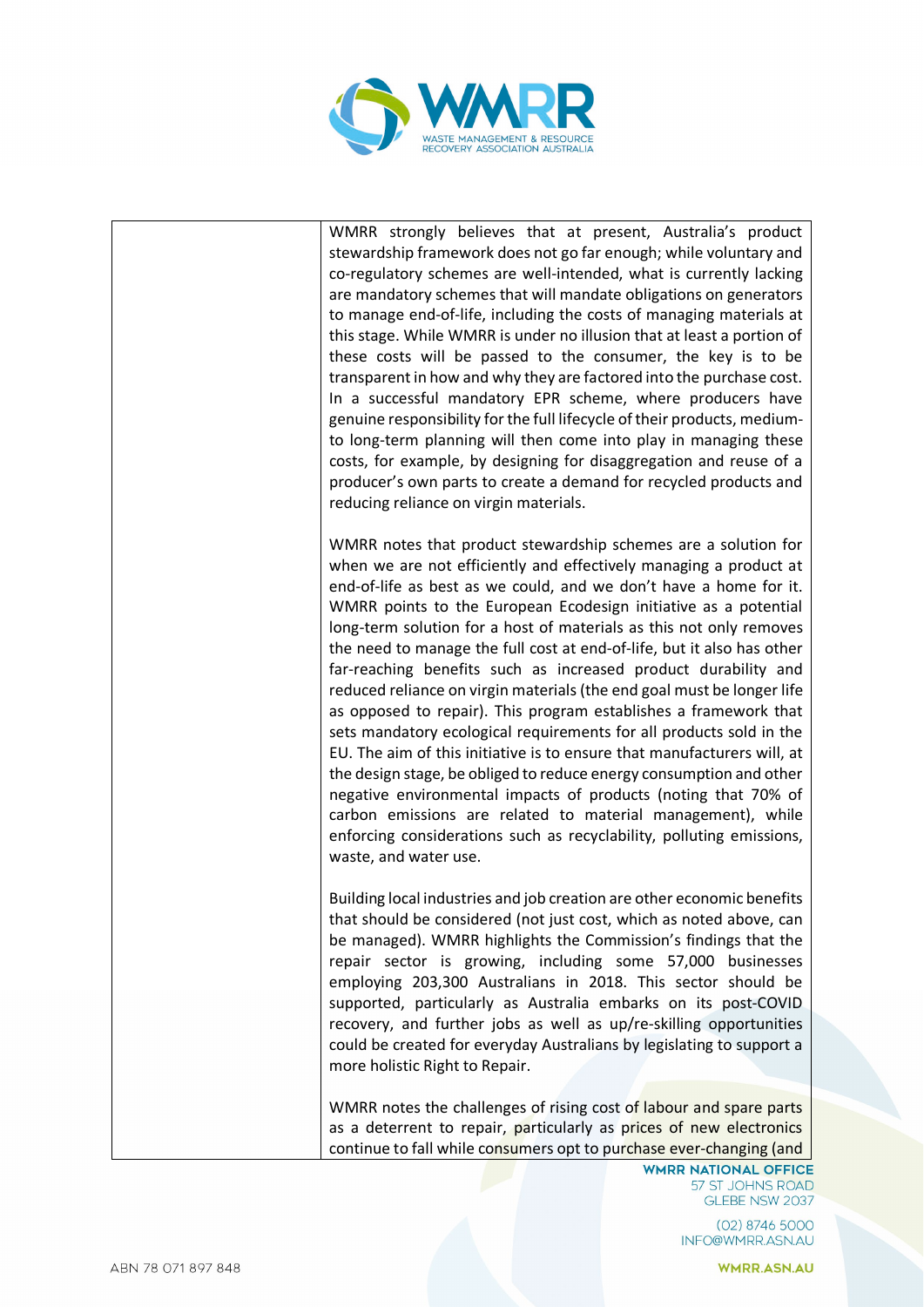

|                                                                                                                                                           | rapidly advancing) technologies and products. We would argue<br>however, that there are potentially long-term cost savings for<br>households and businesses through first and foremost, landfill<br>diversion, as well as greater resource efficiency and value<br>preservation. These challenges should also be managed through<br>appropriate tax incentives for manufacturers that promote<br>repairability and sustainable product design to offset the cost<br>difference between repair (and recycling at end-of-life as well as use<br>of recycled materials) and manufacturing costs, including the use of<br>virgin materials.                                                                                                                                                                                                                                                                                                                                                                                                                                                              |
|-----------------------------------------------------------------------------------------------------------------------------------------------------------|------------------------------------------------------------------------------------------------------------------------------------------------------------------------------------------------------------------------------------------------------------------------------------------------------------------------------------------------------------------------------------------------------------------------------------------------------------------------------------------------------------------------------------------------------------------------------------------------------------------------------------------------------------------------------------------------------------------------------------------------------------------------------------------------------------------------------------------------------------------------------------------------------------------------------------------------------------------------------------------------------------------------------------------------------------------------------------------------------|
| 3.1 - Repair facilities, spare                                                                                                                            | WMRR advocates for the use of independent repairers without the                                                                                                                                                                                                                                                                                                                                                                                                                                                                                                                                                                                                                                                                                                                                                                                                                                                                                                                                                                                                                                      |
| parts and software updates<br>understand<br>To<br>better<br>whether consumers have<br>reasonable access to repair                                         | voiding of warranties $-$ and consumers must be informed of their<br>options and rights - and supports draft recommendations 3.1, 3.2,<br>and 3.3.                                                                                                                                                                                                                                                                                                                                                                                                                                                                                                                                                                                                                                                                                                                                                                                                                                                                                                                                                   |
| facilities, spare parts and<br>software updates, the                                                                                                      | WMRR agrees that "reasonable product durability" requires<br>clarification and that the ACCC should develop and provide guidance<br>in this area with regards to major household product categories. This<br>will moreover help educate consumers about appropriate product<br>lifetimes – and in so doing, influence consumption choices - and<br>discourage premature product replacement. WMRR further agrees<br>that this guidance should be updated over time and adds that<br>updates should reflect (and encourage) improved product durability<br>as a result of an EPR approach to product stewardship, including<br>improved repairability. However, while the Commission believes the<br>European approach to durability labelling is perhaps too broad,<br>WMRR stresses that adopting such an approach - that communicates<br>estimated lifetime and repairability of products to consumers at the<br>time of purchase $-$ is a good and reasonable starting point;<br>considering the quantity and range of products that Australia<br>currently imports, consistent labelling is key. |
| 6.1<br>Product<br>labelling<br>scheme<br>The Commission is seeking<br>further evidence on the                                                             | WMRR fully supports the development of a product labelling scheme<br>to provide consumers with better information on product durability<br>and repairability, enabling informed decisions about true lifecycle<br>costs of an item.                                                                                                                                                                                                                                                                                                                                                                                                                                                                                                                                                                                                                                                                                                                                                                                                                                                                  |
| significance of information                                                                                                                               |                                                                                                                                                                                                                                                                                                                                                                                                                                                                                                                                                                                                                                                                                                                                                                                                                                                                                                                                                                                                                                                                                                      |
| gaps that might contribute                                                                                                                                | Labelling standards on the durability and repairability of new                                                                                                                                                                                                                                                                                                                                                                                                                                                                                                                                                                                                                                                                                                                                                                                                                                                                                                                                                                                                                                       |
| to<br>premature<br>obsolescence, including:<br>The specific type of<br>information<br>gaps<br>(such as on product<br>repairability,<br>durability, or the | products could be complemented by the development of<br>certification standards for refurbished and repaired items, as was<br>mentioned in WMRR's original submission to the Commission's<br>issues paper. Such certification standards could encourage<br>consumers to make more sustainable purchase of repaired items,<br>combatting a current lack of information about/confidence in the<br>durability of repaired and refurbished products.                                                                                                                                                                                                                                                                                                                                                                                                                                                                                                                                                                                                                                                    |
| environmental                                                                                                                                             | <b>WAIDD MATIONAL OCCICE</b>                                                                                                                                                                                                                                                                                                                                                                                                                                                                                                                                                                                                                                                                                                                                                                                                                                                                                                                                                                                                                                                                         |

57 ST JOHNS ROAD<br>GLEBE NSW 2037

02) 8746 5000<br>INFO@WMRR.ASN.AU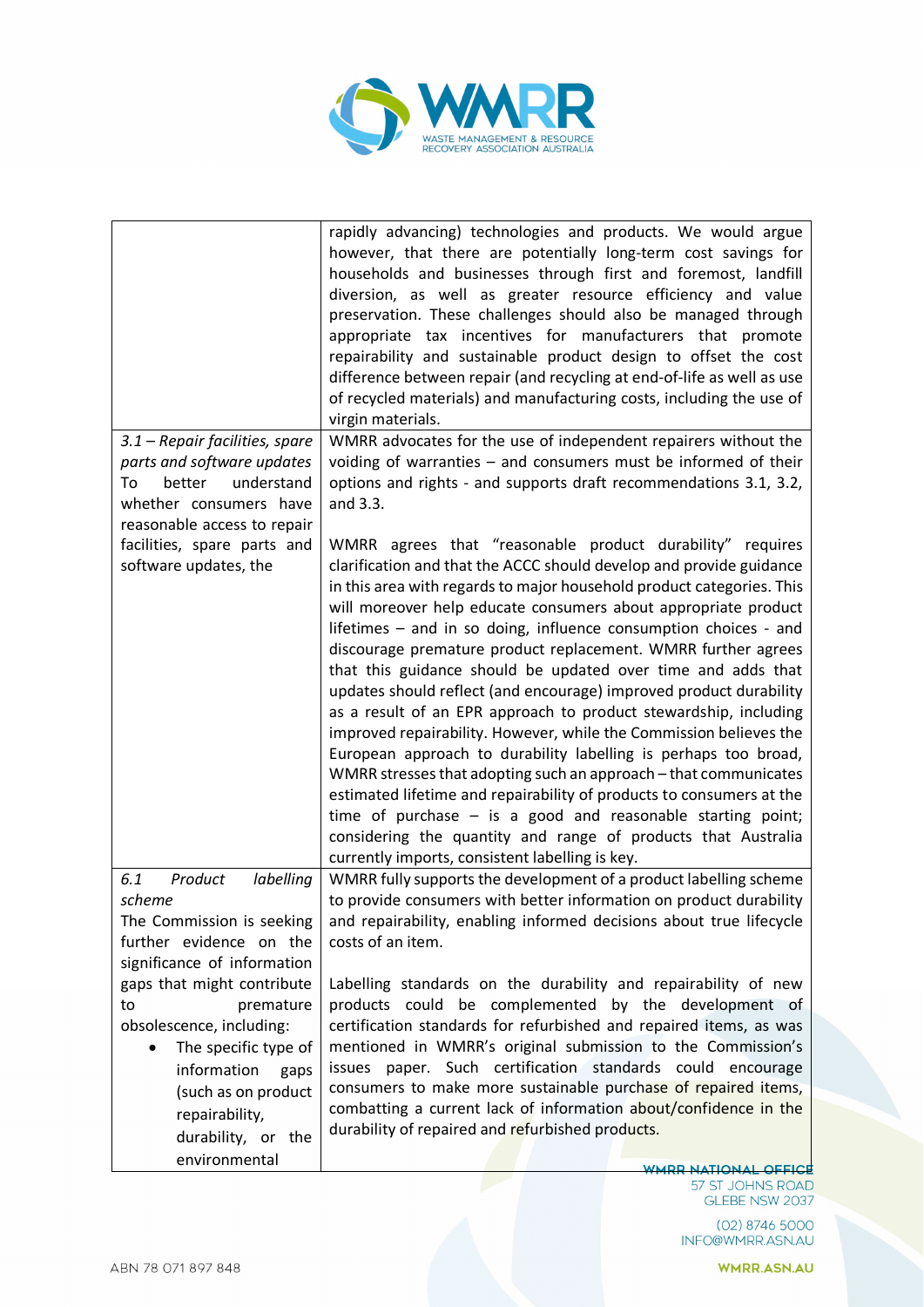

impacts of products) that prevent consumers from making informed purchase decisions.

- The significance of these information gaps (for example, the cost to consumers from obtaining information independently).
- Evidence that these gaps are undermining the efficient operation of the market (for example, evidence that consumers are systematically overestimating product durability and repairability when making purchase decisions).
- Whether these information gaps affect specific types of products more than others.

The Commission is also seeking input on how government and industry might work together to design a product labelling scheme to maximise the net benefits to consumers and the community.

As well as building consumer confidence in and communicating the value of repaired goods, certified refurbished items could save consumers money by offering a high-quality item that is repaired at a cheaper cost. Some big companies are already working in this area, for example Apple with its refurbished MacBook options. However, developing government-backed certification standards (which would need to be co-developed with different sectors, e.g., electronics) would enable smaller, independent repairersto repair, refurbish and sell on unwanted goods to consumers with confidence, alongside providing their regular repair services. This could boost Australia's repair industry and increase its productivity while encouraging circularity by cycling old goods back through the economy.

Product labelling is also especially important for Australia as we do not have adequate design guidelines or restrictions on the material composition of products, including chemical composition. Take for example the issue of per- and poly-fluoroalkyl substances (PFAS), which are prevalent in common household products such as microwaveable popcorn bags, pizza boxes, aerosols, children's clothing, carpet and non-stick cookware. Despite their prevalence, we do not have requirements to design these out nor do we have labelling to inform consumers of their existence in common, everyday products.

WMRR encourages the Commission to consider the European Union model of managing organic pollutants through its REACH program (Register, Authorisation and Restriction of Chemicals Program), as well as the Classification, Labelling and Packaging Regulation (CLP) scheme, which requires identification of the material to ensure consumers can make an informed choice.

On labelling related to repairability, WMRR believes that France is a good model to follow where the government recently passed laws mandating the provision of information on product repairability to consumers through labelling, is implementing a mandatory repairability index for televisions, smart phones, laptops, washing machines and electric lawn mowers, and has, since the early 90s, had an Eco-Label program that is applied to 27 products and services to help both the public and private purchasers easily identify officially approved green products across the EU. These marked products meet specific eco-friendly criteria that have been developed to apply to everyday consumer goods and services.

> **WMRR NATIONAL OFFICE** 57 ST JOHNS ROAD GLEBE NSW 2037

> > $(02)$  8746 5000 INFO@WMRR.ASN.AU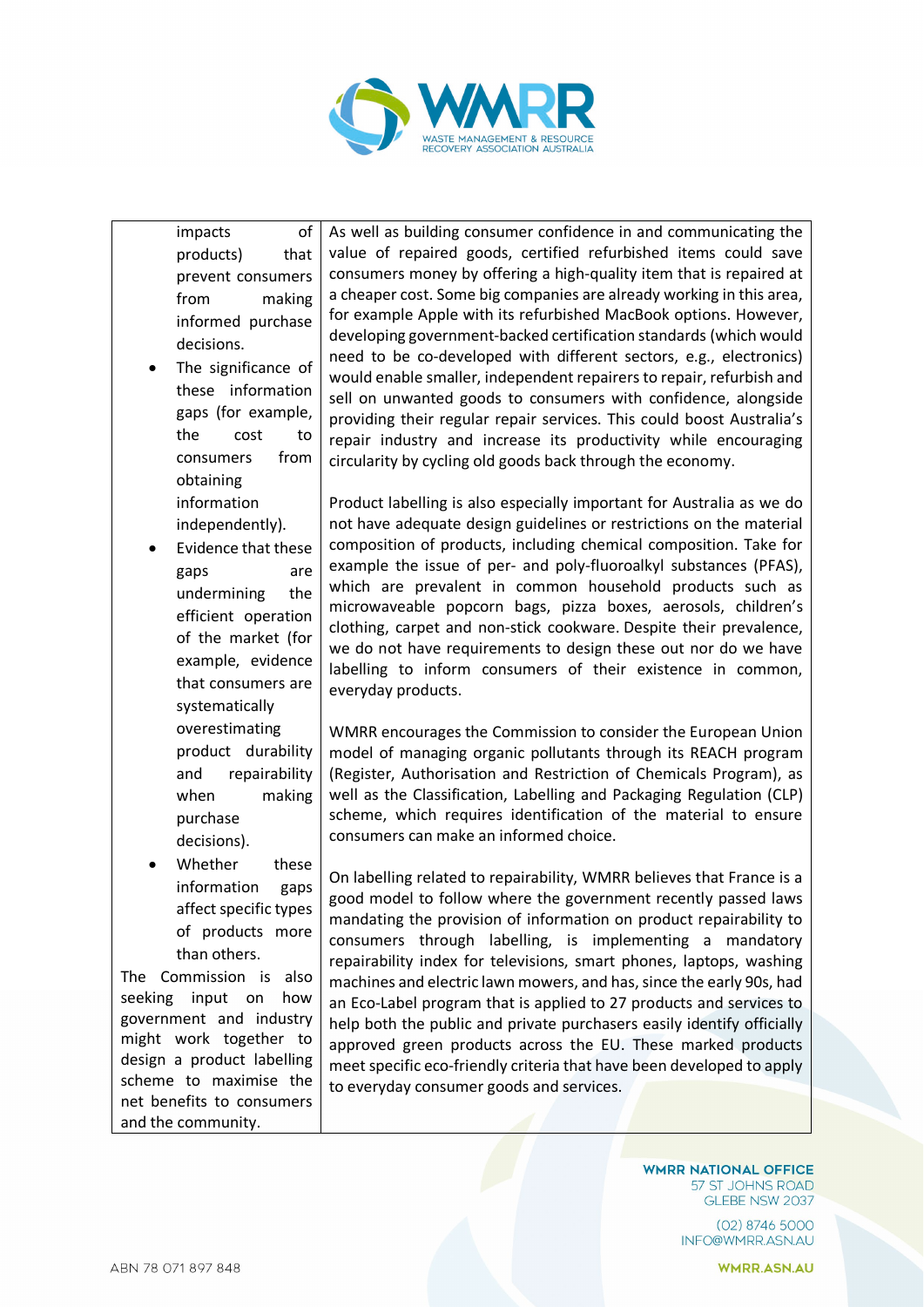

| $\overline{7}$<br>Managing<br>(general) | e-waste | Preventing e-waste is not merely an "environmental objective" as the<br>draft report states but represents an economic opportunity to<br>recapture otherwise-lost valuable materials and could mitigate risks<br>associated with prices changes in the global precious metals market.<br>WMRR supports proposals to reform the NTCRS to preference repair<br>over product replacement or refund; the ability for the scheme to                                                                                                                                                             |
|-----------------------------------------|---------|--------------------------------------------------------------------------------------------------------------------------------------------------------------------------------------------------------------------------------------------------------------------------------------------------------------------------------------------------------------------------------------------------------------------------------------------------------------------------------------------------------------------------------------------------------------------------------------------|
|                                         |         | capture higher order priorities of the waste hierarchy should be<br>endorsed. WMRR also believes that the government should amend<br>monitoring arrangements for the NTCRS so that GPS trackers can be<br>used to determine the end-of-life location of e-waste collected for<br>recycling as part of the scheme to provide certainty on where these<br>materials are going, and to enable policies to drive on-shore<br>processing, which would create local jobs and economies as well as<br>drive domestic market development.                                                          |
|                                         |         | While WMRR agrees with the report's finding that Australia's landfill<br>systems are highly engineered and effective in substantially reducing<br>the impacts of hazardous materials in e-waste, these materials do<br>have implications throughout the disposal process, from collection to<br>transport to MRFs and landfills. Thus, the language used in the<br>document is not helpful in encouraging landfill diversion (to meet our<br>national 80% diversion target) or in educating about the value of<br>products or in driving a move towards low carbon societies.              |
|                                         |         | WMRR acknowledges that e-waste remains a significant issue but<br>would also highlight that greater emphasis must be placed on white<br>goods; the Commission's report has included global data which is not<br>an accurate representation of Australia's landscape where we<br>currently generate approximately 700,000 tonnes per annum of end-<br>of-life white goods. Focus needs to be given to these materials,<br>particularly around how we can increase their lifespan through repair<br>and refurbishment, as well as taking a leaf out of the EU's service<br>model of leasing. |

**WMRR NATIONAL OFFICE** 57 ST JOHNS ROAD<br>GLEBE NSW 2037

02) 8746 5000<br>INFO@WMRR.ASN.AU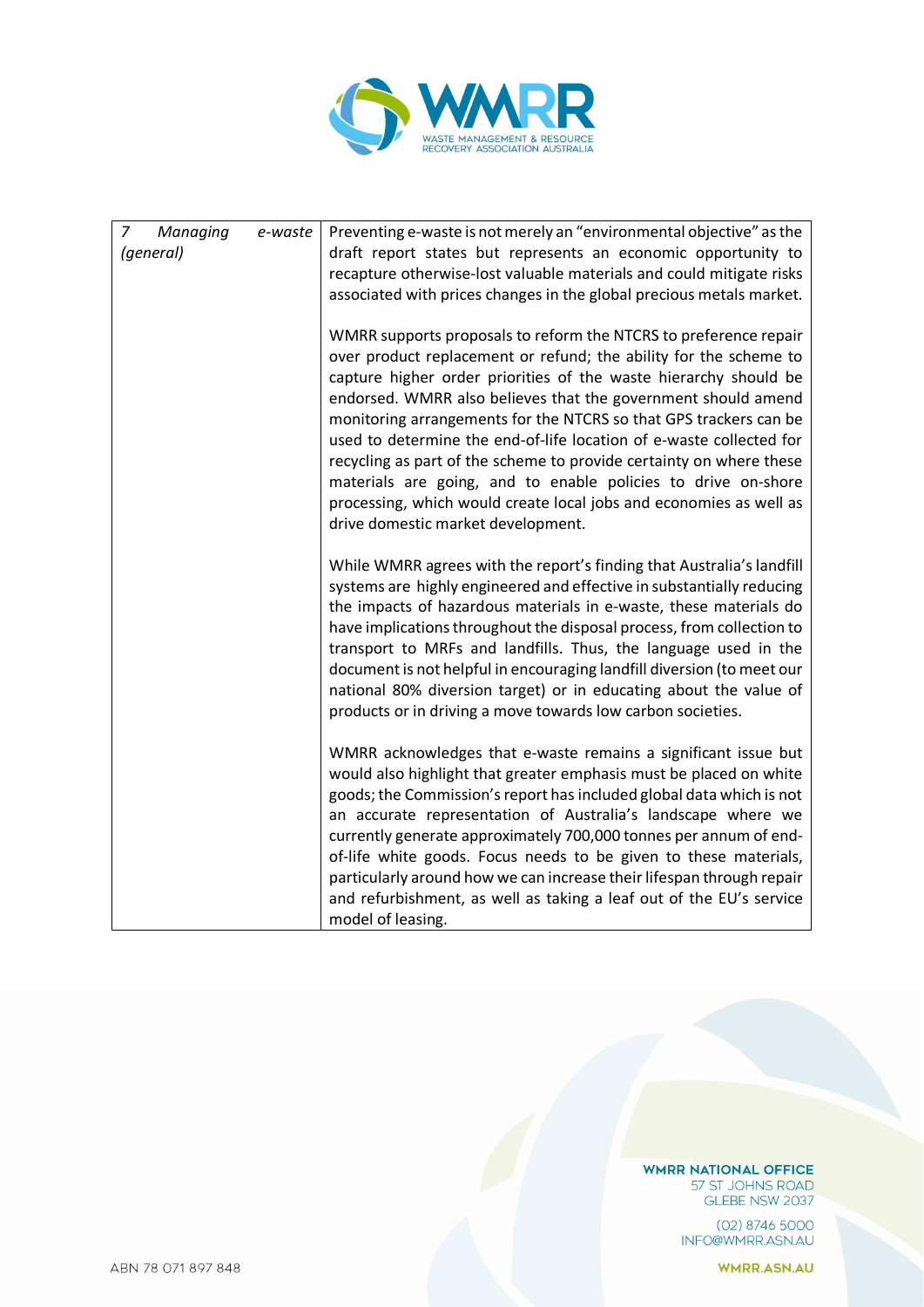

Ms Yvette Goss Right to Repair Productivity Commission 4 National Circuit BARTON ACT 2600

Email: repair@pc.gov.au

1 February 2021

Dear Ms Goss

# **Re: Right to Repair Issues Paper**

The Waste Management and Resource Recovery Association of Australia (WMRR) welcomes the opportunity to provide feedback to the Productivity Commission's *Right to Repair* issues paper.

WMRR is the national peak body for all stakeholders in Australia's \$15.5 billion waste and resource recovery (WARR) industry and we have more than 2,000 members from over 500 entities across the nation, representing the breadth and depth of the sector within business organisations, the three (3) tiers of government, universities, and NGOs. WMRR's purpose is to lead the success of the industry while ensuring that the environment and community are protected through the safe and responsible management of waste and resources.

WARR is an essential service and it is an economic and job multiplier; a strong domestic remanufacturing base has the potential to create four (4) times more jobs than landfilling or exporting, and we know that 9.2 jobs are created for every 10,000 tonnes of waste recycled compared to 2.8 jobs for the same volume sent to landfill<sup>1</sup>.

At present, the WARR industry employs approximately 50,000 full-time employees in a range of important activities, including (but not limited to) the manufacture of valuable products from resource recovered materials, recycling, energy recovery, and responsible management of residual materials including energy from waste. In 2018-19, Australia generated 74 million tonnes of waste, of which 63% was recovered, including recycling and energy recovery<sup>[2](#page-7-1)</sup>; these figures, alongside Australia's adopted national waste targets, represent a significant opportunity to improve our efforts in integrated WARR management, aligned to the waste hierarchy that preferences waste avoidance. The latter can be best achieved through improved product design, repair, the sharing economy and more considered consumption.

Australia also has a vision to transition to a circular economy, which is one that is restorative and regenerative by design and based on the key principles of designing out waste and pollution, keeping products and materials in use, and regenerating natural systems. As waste is a result of the way

<span id="page-7-0"></span><sup>1</sup> Access Economics 2009

**WMRR NATIONAL OFFICE** 57 ST JOHNS ROAD GLEBE NSW 2037

> $(02)$  8746 5000 INFO@WMRR.ASN.AU

<span id="page-7-1"></span><sup>2</sup> National Waste Report 2020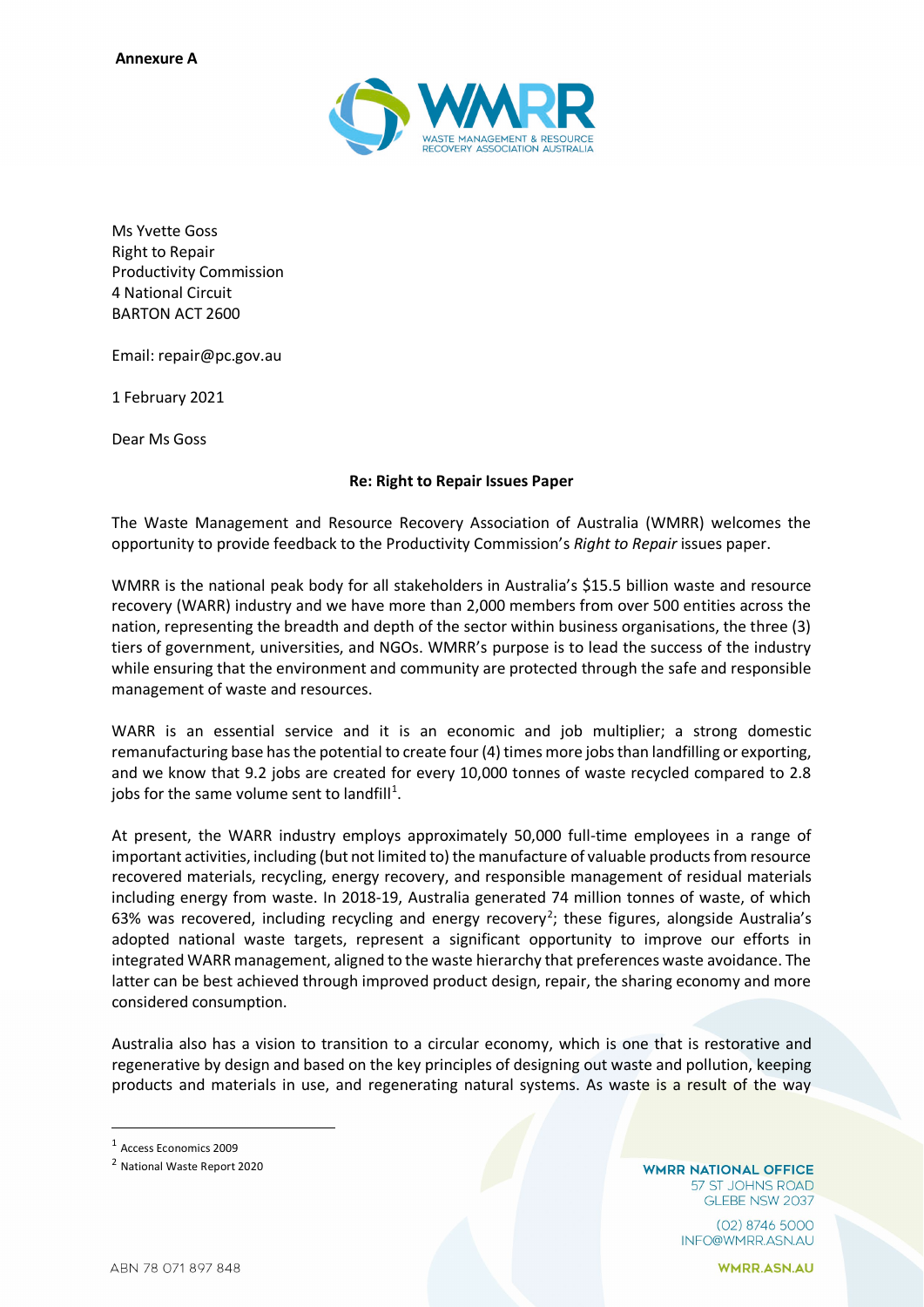

products are designed, it is imperative for a circular economy that decisions are made at the design stage – before materials become "waste" –and these are decisions that will play a significant role in driving repair, recycling, and remanufacturing.

WMRR welcomes the Productivity Commission's inquiry and in theory, supports Right to Repair for myriad reasons that can be found in our submission below, including that it is a key part of achieving a circular economy in Australia. The commission has captured a high-level overview of the potential considerations of a Right to Repair policy, which is a good foundation for building a strong regulatory and policy framework that will enable repair as a viable long-term option within a circular economy. As noted in the paper, both the EU and the US have Right to Repair legislation and directives and not only is it time for Australia to follow suit, we are well placed to also consider the lessons and successes of those that have gone before us instead of reinventing the wheel.

A circular economy is one that maintains material at its highest and best value for as long as possible. By placing emphasis on longer lifespan (e.g., through regulating design standards, warranty periods, access to spare parts, just to name a few options), what we are in fact doing is looking to reduce consumption and disposal of valuable material, and look to responsibly manage products and materials to maximise circularity and avoid waste creation. Building a circular economy is however, a shared responsibility, one that requires whole of supply chain support in order to move Australia away from a throwaway, linear (take-make-dispose) society to one that values materials and drives circularity.

WMRR welcomes the opportunity to participate in the commission's forthcoming public hearing(s) and the undersigned can be contacted to further discuss our feedback.

Yours sincerely

Gayle Sloan **Chief Executive Officer** Waste Management and Resource Recovery Association of Australia

> **WMRR NATIONAL OFFICE** 57 ST JOHNS ROAD GLEBE NSW 2037

> > $(02)$  8746 5000 INFO@WMRR.ASN.AU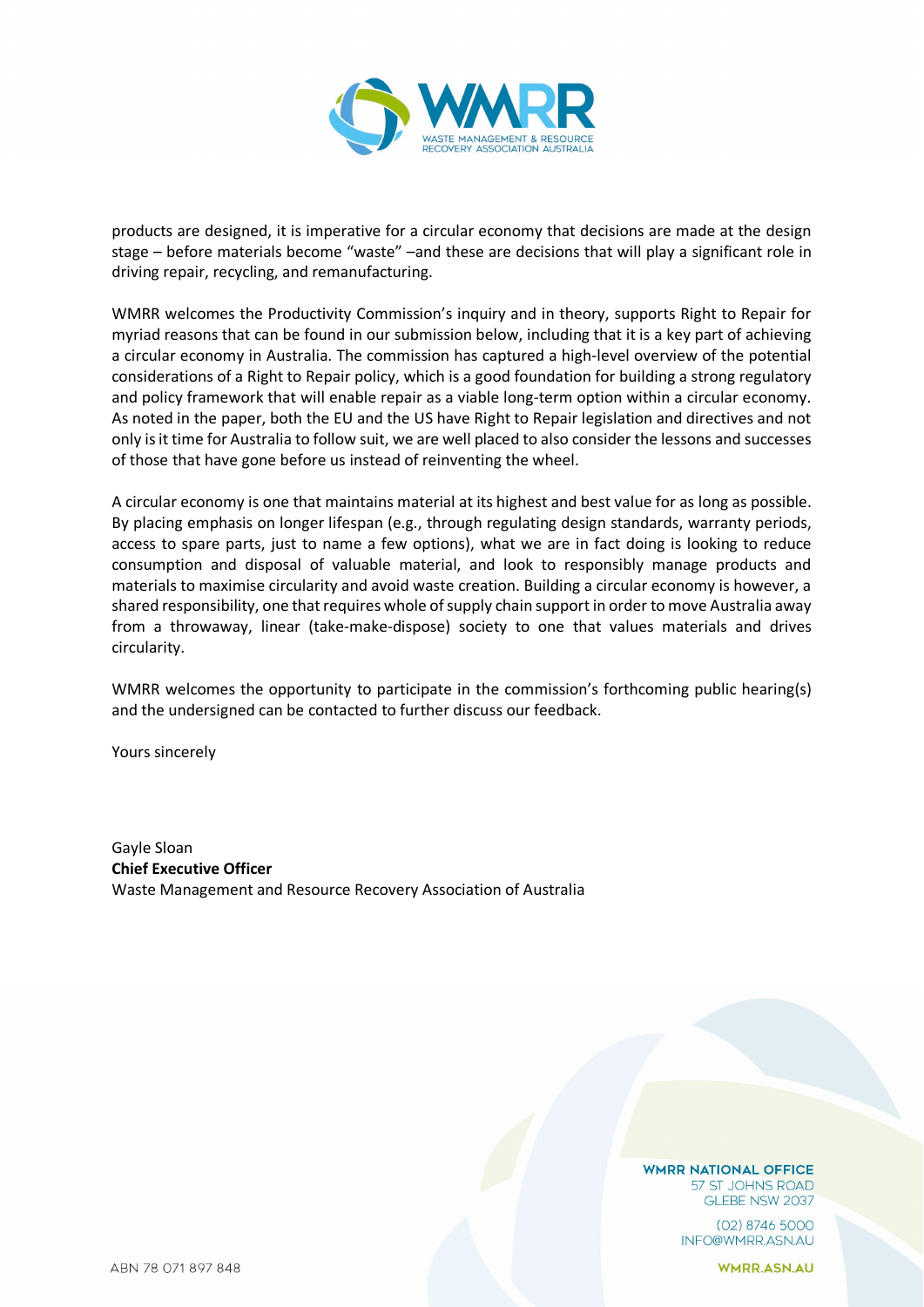

### **Submission**

## *1. The challenges and opportunities*

Australia has seen significant shifts in policy and regulatory frameworks in recent years, with growing interest, desire, and support to better manage our resources. Recently the federal government has made numerous commitments to drive circularity, including the launch of a Modern Manufacturing Strategy – which includes recycling and clean energy as a priority – the COAG waste export bans, substantial funding including the \$190 million Recycling Modernisation Fund, and the Recycling and Waste Reduction Bill 2020, which replaces the Product Stewardship Act. Notably, the Bill captures product reparability and reusability as mandatory product stewardship requirements that may be prescribed by rules.

WMRR has been engaging with governments on how, as key material managers of valuable used resources, the WARR sector can maximise opportunities to drive numerous WARR impact areas, including environmental outcomes and carbon emissions, recycling and recovery, remanufacturing, investment in the economy, and employment.

What is arguably not being capitalised on at this time, however, are the obligations that should be placed on generators of products [through policy approaches such as Extended Product Responsibility (EPR)], to better lengthen the lifespan of products and better manage end-of-life. Right to Repair must also form part of EPR and drive a circular economy in Australia.

At present, we know that one of the key challenges to achieving a circular economy is poor product design that leads to the loss of source material, does not require emphasis to be placed on re-use or repair, and continues to use composite or problematic material for obsolescence rather than for repair, reuse, disassembling and recycling<sup>[3](#page-9-0)</sup>. A Right to Repair legislative framework can solve many of these issues by requiring manufacturers to improve product design in order to end planned obsolescence and drive repair. Moreover, decisions made at the product design stage hold the greatest influence over what happens during the use and at end-of-life phases, not only in terms of energy consumption, but also in terms of lifespan, maintenance, repair, reuse, upgrade, recyclability and material handling.

The key opportunities that will be captured by Right to Repair include:

- Development of new sub-sectors and growth of existing sectors related to repair, including domestic parts manufacture/remanufacture, repair shops and services, distribution, and more. There is also an opportunity to develop existing networks of men's sheds, not-for-profit organisations, charities, and repair cafes. All of these lead to growth of local economies and greater job creation for Australians, both in the metro and regional areas, and will work to decouple Australia from areas of the global economy.
- Regulations that will incentivise resource efficiency (while disincentivising the use of nonrenewable resources), driving Australia's transition to a more circular economy.

**WMRR NATIONAL OFFICE** 57 ST JOHNS ROAD GLEBE NSW 2037

> $(02)$  8746 5000 INFO@WMRR.ASN.AU

<span id="page-9-0"></span><sup>&</sup>lt;sup>3</sup> Circular economy roadmap for plastics, glass, paper and tyres, CSIRO 2021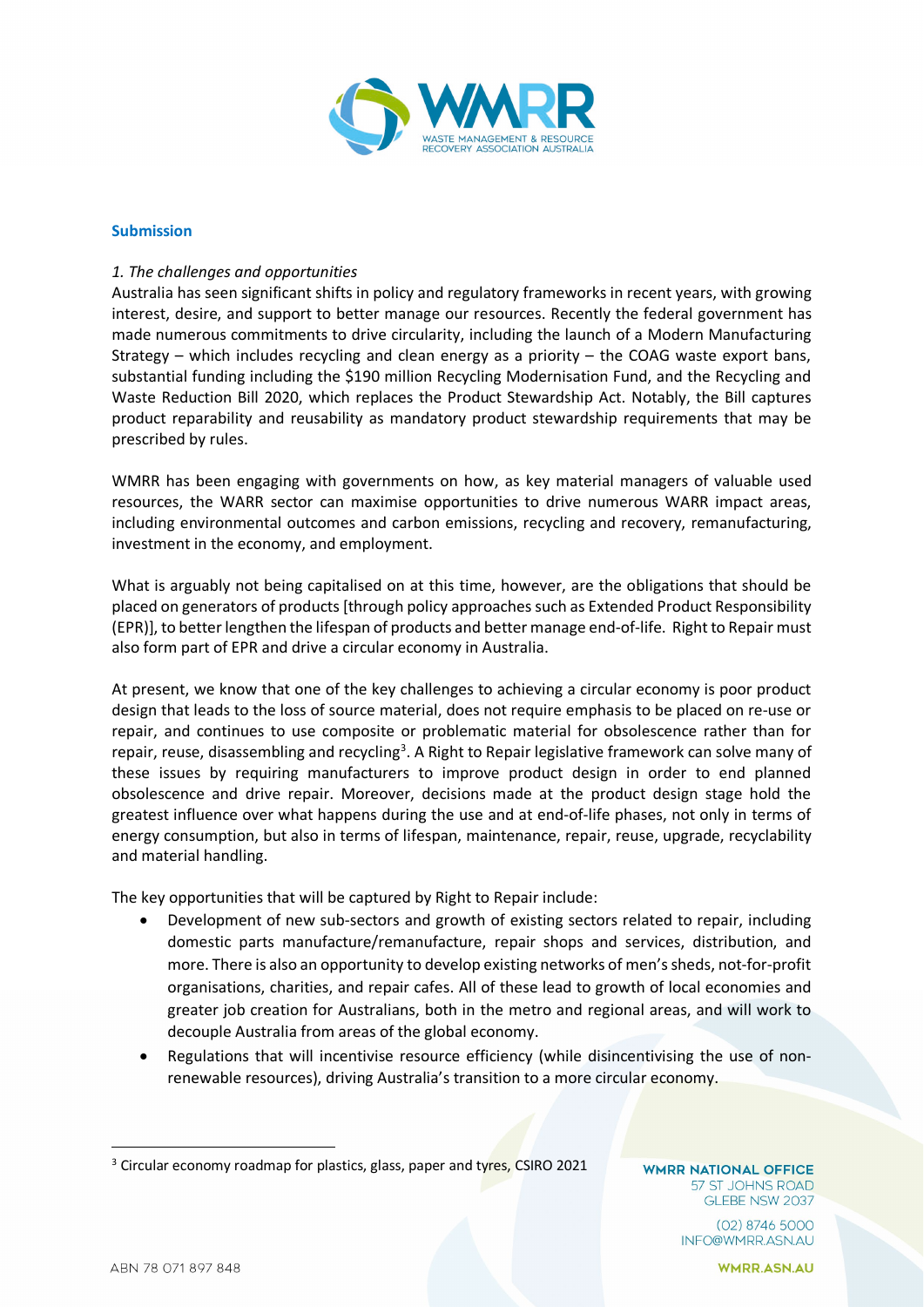

• A rethink of the value chain where the focus goes beyond recycling to direct reuse and repair, enabling efficiency gains in material and energy use while preserving the economic value embedded in products and reducing resource use – an all-around win for the environment, society, and economy. Depending on the sector, value retention processes could reduce primary material demand by upwards of 80% while remanufacturing may increase skilled labour hours by up to  $120\%$ <sup>[4](#page-10-0)</sup>. Carbon emissions could also be reduced by upwards of 79% (depending on the sector) through remanufacturing, repair, and refurbishment.<sup>[5](#page-10-1)</sup>

# *Defining 'Right to Repair' and regulations*

As noted in the paper, there is at this time, no universal definition of Right to Repair. That said, there is no need to reinvent the wheel particularly as the EU and US have made headway in this regard. WMRR recommends following the EU's directive by developing consumer legislation to regulate the right of consumers to have products repaired within the legal guarantee period and requiring product manufacturers to design products that minimise waste, are easier to repair, and meets the principles of a circular economy, as well as ensuing that spare parts are readily available for the lifespan of the product.

What the regulations should seek to do include:

- Making it mandatory for manufacturers of new products to provide both spare parts and repair manuals for a minimum mandated time period (including warranty period) – this has already been legislated in France and introduced across other European jurisdictions through the ten (10) ecodesign measures.
- Rolling out tax incentives for repairs, such as those legislated in Sweden. The aim is to financially incentivise repair and reuse, and disincentivise single-use/throw away products and behaviours. Tax systems can play a pivotal role in the way we manage our natural resources and there is an opportunity to review how tax reform, e.g., a tax on the use of virgin materials, single-use, etc, can provide incentives to extend product lifespan, encourage more efficient resource use, and ultimately, drive circular design.
- Establish national standards for reusability and repairability.

# *Products of focus and next steps*

In the absence of system-wide schemes that can manage products, consideration must be given to producers being made responsible for taking back their products for collection and recovery (including re-use and recycling models), and in that same vein, for improving the repairability, reusability, and recyclability of the product itself. Right to Repair should be part of a strengthened EPR scheme in Australia and could complement the Commonwealth's product stewardship framework within the *Recycling and Waste Reduction Act* 2020, which as noted above, already broadens the Act's objectives. Thus, Right to Repair regulations (and requirements for producers) could be introduced within the framework of this Act.

**WMRR NATIONAL OFFICE** 57 ST JOHNS ROAD GLEBE NSW 2037

> $(02)$  8746 5000 INFO@WMRR.ASN.AU

<span id="page-10-1"></span><span id="page-10-0"></span><sup>&</sup>lt;sup>4</sup> A 1.5C World Requires A Circular and Low Carbon Economy, First Edition, June 2020, UNDP <sup>5</sup> Ibid